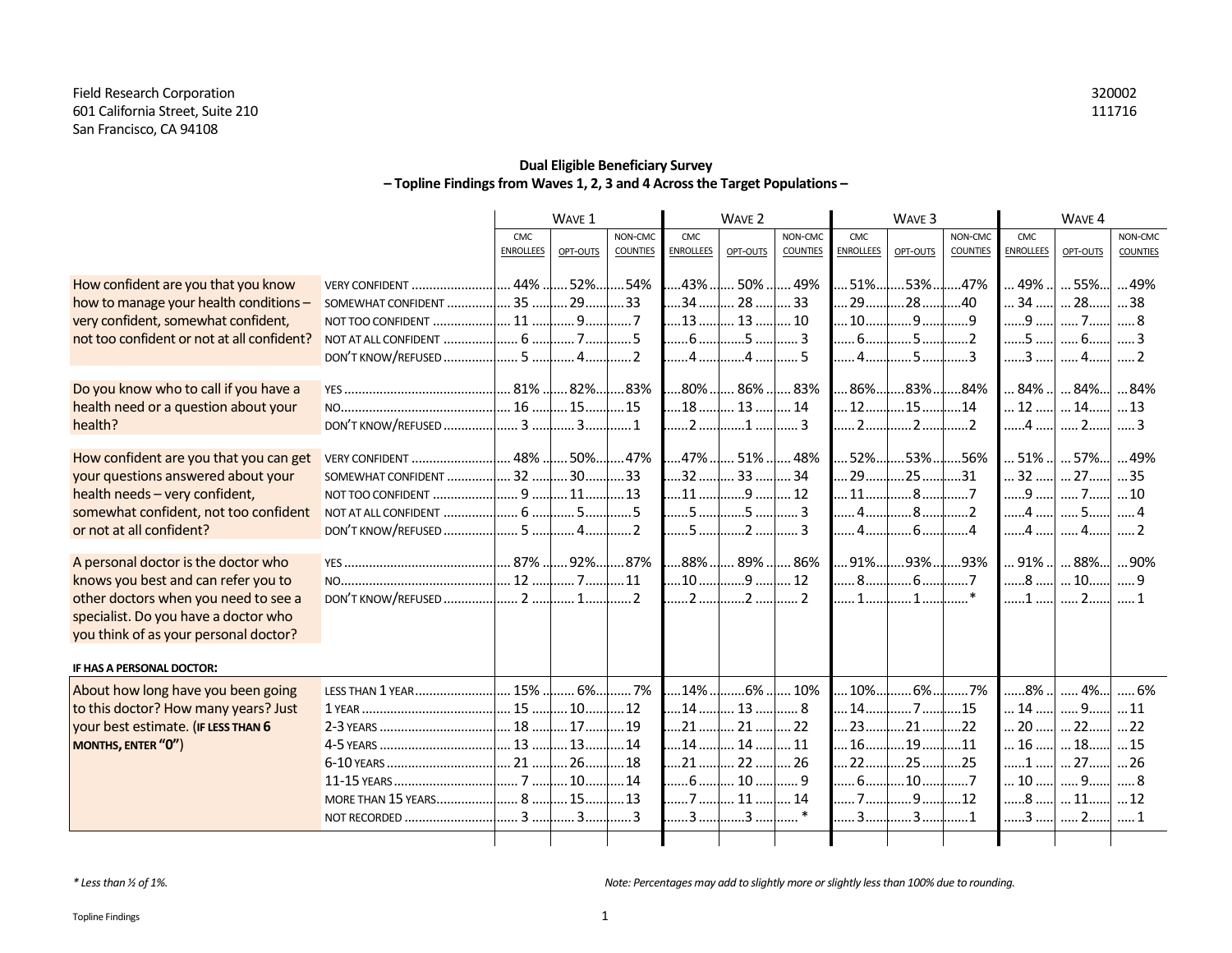The next questions are about different aspects of health care services. For each, please tell me how satisfied or dissatisfied you are with the health care services you are receiving now (under Cal MediConnect.) Are you very satisfied, satisfied, neither satisfied nor dissatisfied, dissatisfied or very dissatisfied with ITEM? (READ ITEMS IN RANDOM ORDER)

|         |                                     | <b>VERY</b><br><b>SATISFIED</b> | <b>SATISFIED</b> | NEITHER | DISSATISFIED | <b>VERY</b><br><b>DISSATISFIED</b> | DK/REF |
|---------|-------------------------------------|---------------------------------|------------------|---------|--------------|------------------------------------|--------|
| ()a.    | the choice of doctors you can see   |                                 |                  |         |              |                                    |        |
|         |                                     |                                 |                  |         |              |                                    |        |
|         | WAVE 1                              |                                 |                  |         |              |                                    |        |
|         |                                     |                                 |                  |         |              |                                    |        |
|         |                                     |                                 |                  |         |              |                                    |        |
|         | WAVE 2                              |                                 |                  |         |              |                                    |        |
|         |                                     |                                 |                  |         |              |                                    |        |
|         |                                     |                                 |                  |         |              |                                    |        |
|         | WAVE 3                              |                                 |                  |         |              |                                    |        |
|         |                                     |                                 |                  |         |              |                                    |        |
|         |                                     |                                 |                  |         |              |                                    |        |
|         | WAVE 4                              |                                 |                  |         |              |                                    |        |
|         |                                     |                                 |                  |         |              |                                    |        |
|         |                                     |                                 |                  |         |              |                                    |        |
| $()$ b. | the choice of hospitals you can use |                                 |                  |         |              |                                    |        |
|         |                                     |                                 |                  |         |              |                                    |        |
|         | WAVE 1                              |                                 |                  |         |              |                                    |        |
|         |                                     |                                 |                  |         |              |                                    |        |
|         |                                     |                                 |                  |         |              |                                    |        |
|         | WAVE 2                              |                                 |                  |         |              |                                    |        |
|         |                                     |                                 |                  |         |              |                                    |        |
|         |                                     |                                 |                  |         |              |                                    |        |
|         | WAVE <sub>3</sub>                   |                                 |                  |         |              |                                    |        |
|         |                                     |                                 |                  |         |              |                                    |        |
|         |                                     |                                 |                  |         |              | $\overline{2}$                     |        |
|         | WAVE 4                              |                                 |                  |         |              |                                    |        |
|         |                                     |                                 |                  |         |              |                                    |        |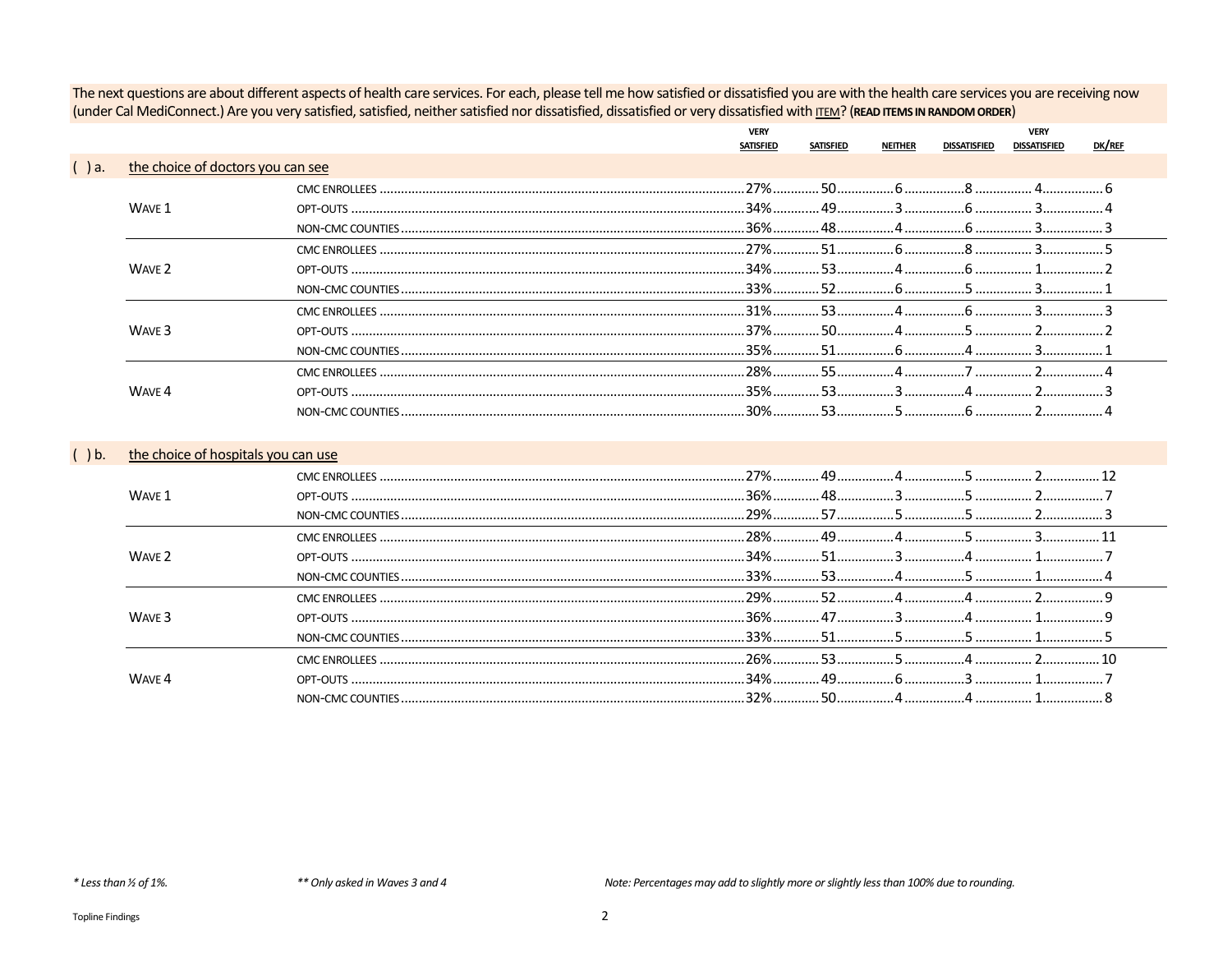The next questions are about different aspects of health care services. For each, please tell me how satisfied or dissatisfied you are with the health care services you are receiving now (under Cal MediConnect.) Are you very satisfied, satisfied, neither satisfied nor dissatisfied, dissatisfied or very dissatisfied with ITEM? (READ ITEMS IN RANDOM ORDER)

|             |                   |                                                                              | <b>VERY</b><br>SATISFIED | <b>SATISFIED</b> | <b>NEITHER</b> | <b>DISSATISFIED</b> | <b>VERY</b><br><b>DISSATISFIED</b> | DK/REF |  |
|-------------|-------------------|------------------------------------------------------------------------------|--------------------------|------------------|----------------|---------------------|------------------------------------|--------|--|
| $\int$ ) c. |                   | the information that your health plan has given you explaining your benefits |                          |                  |                |                     |                                    |        |  |
|             |                   |                                                                              |                          |                  |                |                     |                                    |        |  |
|             | WAVE 1            |                                                                              |                          |                  |                |                     |                                    |        |  |
|             |                   |                                                                              |                          |                  |                |                     |                                    |        |  |
|             |                   |                                                                              |                          |                  |                |                     |                                    |        |  |
|             | WAVE 2            |                                                                              |                          |                  |                |                     |                                    |        |  |
|             |                   |                                                                              |                          |                  |                |                     |                                    |        |  |
|             |                   |                                                                              |                          |                  |                |                     |                                    |        |  |
|             | WAVE <sub>3</sub> |                                                                              |                          |                  |                |                     |                                    |        |  |
|             |                   |                                                                              |                          |                  |                |                     |                                    |        |  |
|             |                   |                                                                              |                          |                  |                |                     |                                    |        |  |
|             | WAVE 4            |                                                                              |                          |                  |                |                     |                                    |        |  |
|             |                   |                                                                              |                          |                  |                |                     |                                    |        |  |

# () d. your ability to call a health provider regardless of the time of day\*\*

|                   | <b>CMC ENROLLEES</b> |  |  |  |
|-------------------|----------------------|--|--|--|
| WAVE <sub>3</sub> |                      |  |  |  |
|                   |                      |  |  |  |
|                   | CMC ENROLLEES        |  |  |  |
| WAVE 4            | OPT-OUTS             |  |  |  |
|                   |                      |  |  |  |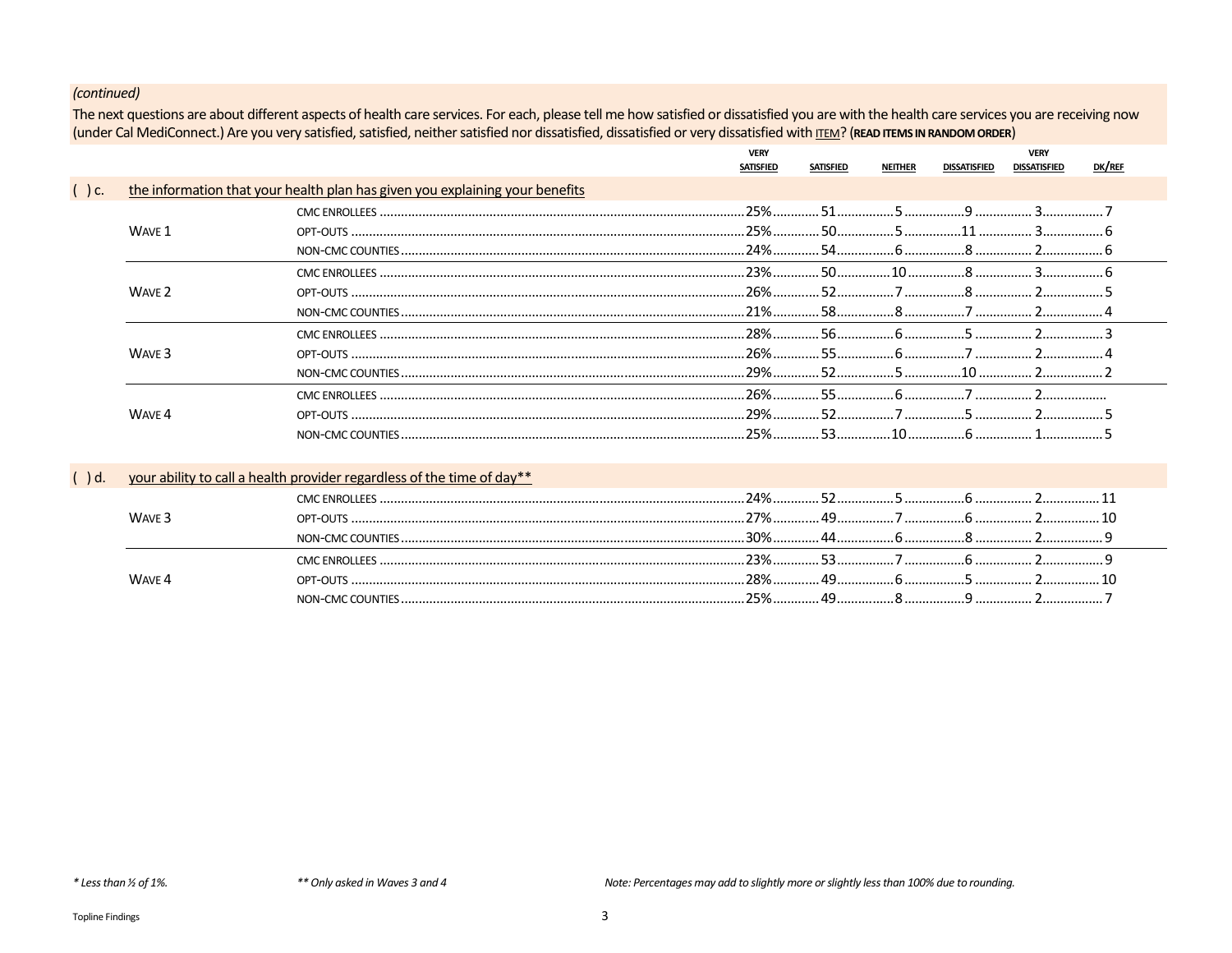The next questions are about different aspects of health care services. For each, please tell me how satisfied or dissatisfied you are with the health care services you are receiving now (under Cal MediConnect.) Are you very satisfied, satisfied, neither satisfied nor dissatisfied, dissatisfied or very dissatisfied with ITEM? (READ ITEMS IN RANDOM ORDER)

|         |                   |                                                                        | <b>VERY</b><br><b>SATISFIED</b> | <b>SATISFIED</b> | <b>NEITHER</b> | <b>DISSATISFIED</b> | <b>VERY</b><br><b>DISSATISFIED</b> | DK/REF |
|---------|-------------------|------------------------------------------------------------------------|---------------------------------|------------------|----------------|---------------------|------------------------------------|--------|
| $()$ e. |                   | the amount of time your doctor and other staff people spend with you   |                                 |                  |                |                     |                                    |        |
|         |                   |                                                                        |                                 |                  |                |                     |                                    |        |
|         | WAVE 1            |                                                                        |                                 |                  |                |                     |                                    |        |
|         |                   |                                                                        |                                 |                  |                |                     |                                    |        |
|         |                   |                                                                        |                                 |                  |                |                     |                                    |        |
|         | WAVE 2            |                                                                        |                                 |                  |                |                     |                                    |        |
|         |                   |                                                                        |                                 |                  |                |                     |                                    |        |
|         |                   |                                                                        |                                 |                  |                |                     |                                    |        |
|         | WAVE 3            |                                                                        |                                 |                  |                |                     |                                    |        |
|         |                   |                                                                        |                                 |                  |                |                     |                                    |        |
|         |                   |                                                                        |                                 |                  |                |                     |                                    |        |
|         | WAVE 4            |                                                                        |                                 |                  |                |                     |                                    |        |
|         |                   |                                                                        |                                 |                  |                |                     |                                    |        |
|         |                   |                                                                        |                                 |                  |                |                     |                                    |        |
| ()f.    |                   | how long you have to wait to see a doctor when you need an appointment |                                 |                  |                |                     |                                    |        |
|         |                   |                                                                        |                                 |                  |                |                     |                                    |        |
|         | WAVE 1            |                                                                        |                                 |                  |                |                     |                                    |        |
|         |                   |                                                                        |                                 |                  |                |                     |                                    |        |
|         |                   |                                                                        |                                 |                  |                |                     |                                    |        |
|         | WAVE 2            |                                                                        |                                 |                  |                |                     |                                    |        |
|         |                   |                                                                        |                                 |                  |                |                     |                                    |        |
|         |                   |                                                                        |                                 |                  |                |                     |                                    |        |
|         | WAVE <sub>3</sub> |                                                                        |                                 |                  |                |                     |                                    |        |
|         |                   |                                                                        |                                 |                  |                |                     |                                    |        |
|         |                   |                                                                        |                                 |                  |                |                     |                                    |        |
|         | WAVE 4            |                                                                        |                                 |                  |                |                     |                                    |        |
|         |                   |                                                                        |                                 |                  |                |                     |                                    |        |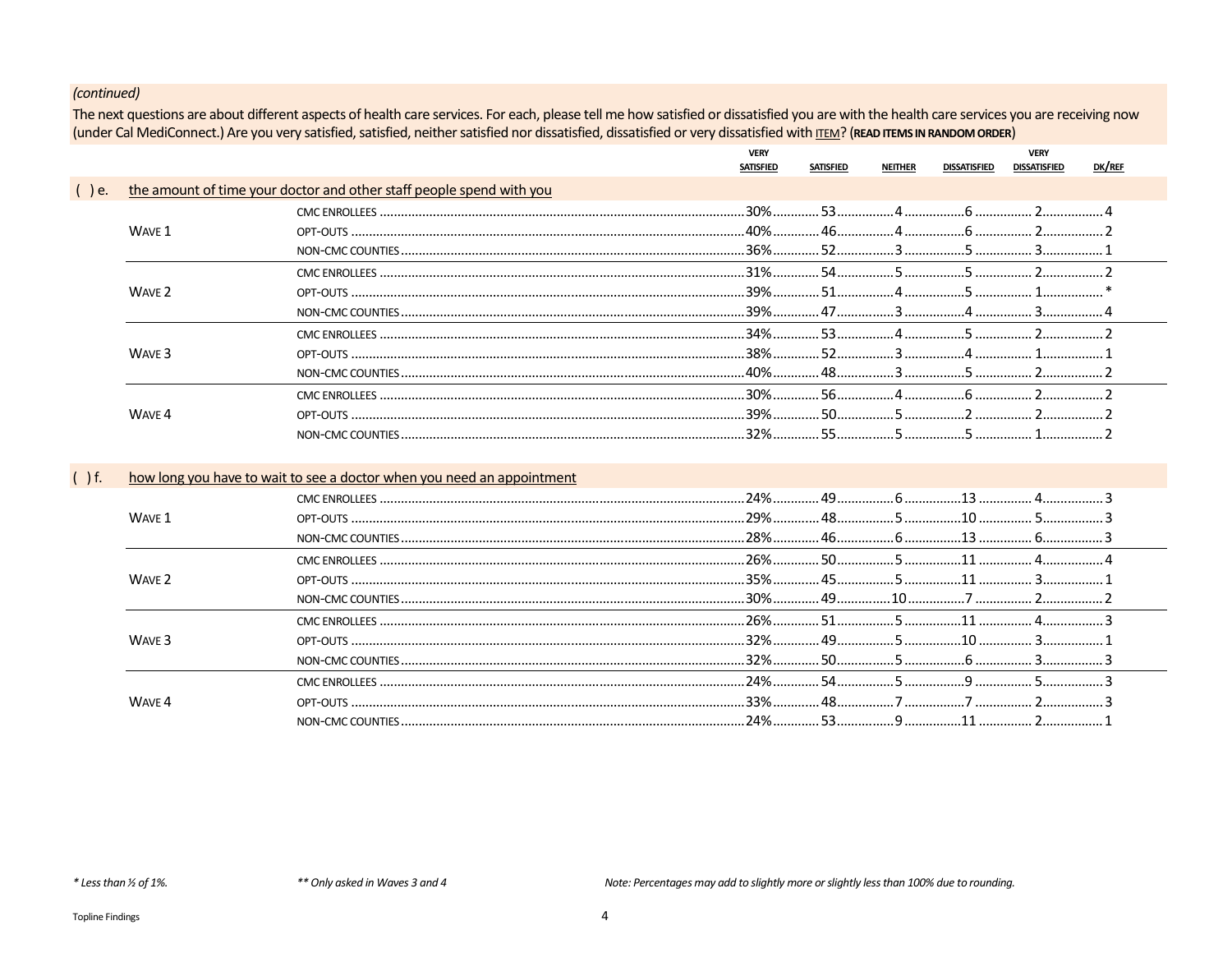The next questions are about different aspects of health care services. For each, please tell me how satisfied or dissatisfied you are with the health care services you are receiving now (under Cal MediConnect.) Are you very satisfied, satisfied, neither satisfied nor dissatisfied, dissatisfied or very dissatisfied with ITEM? (READ ITEMS IN RANDOM ORDER)

|           |                   |                                                                                         | <b>VERY</b> |                  |                |              | <b>VERY</b>         |        |  |
|-----------|-------------------|-----------------------------------------------------------------------------------------|-------------|------------------|----------------|--------------|---------------------|--------|--|
|           |                   |                                                                                         | SATISFIED   | <b>SATISFIED</b> | <b>NEITHER</b> | DISSATISFIED | <b>DISSATISFIED</b> | DK/REF |  |
| $\int g.$ |                   | the way different health care providers work together to give you the services you need |             |                  |                |              |                     |        |  |
|           |                   |                                                                                         |             |                  |                |              |                     |        |  |
|           | WAVE 1            |                                                                                         |             |                  |                |              |                     |        |  |
|           |                   |                                                                                         |             |                  | 6 <sup>6</sup> |              |                     |        |  |
|           |                   |                                                                                         |             |                  |                |              |                     |        |  |
|           | WAVE 2            |                                                                                         |             |                  |                |              |                     |        |  |
|           |                   |                                                                                         |             |                  |                | 6 8 1        |                     |        |  |
|           |                   |                                                                                         |             |                  |                |              |                     |        |  |
|           | WAVE <sub>3</sub> |                                                                                         |             |                  |                |              |                     |        |  |
|           |                   |                                                                                         |             |                  |                |              |                     |        |  |
|           |                   |                                                                                         |             |                  |                |              |                     |        |  |
|           | WAVE 4            |                                                                                         |             |                  |                |              |                     |        |  |
|           |                   |                                                                                         |             |                  |                |              |                     |        |  |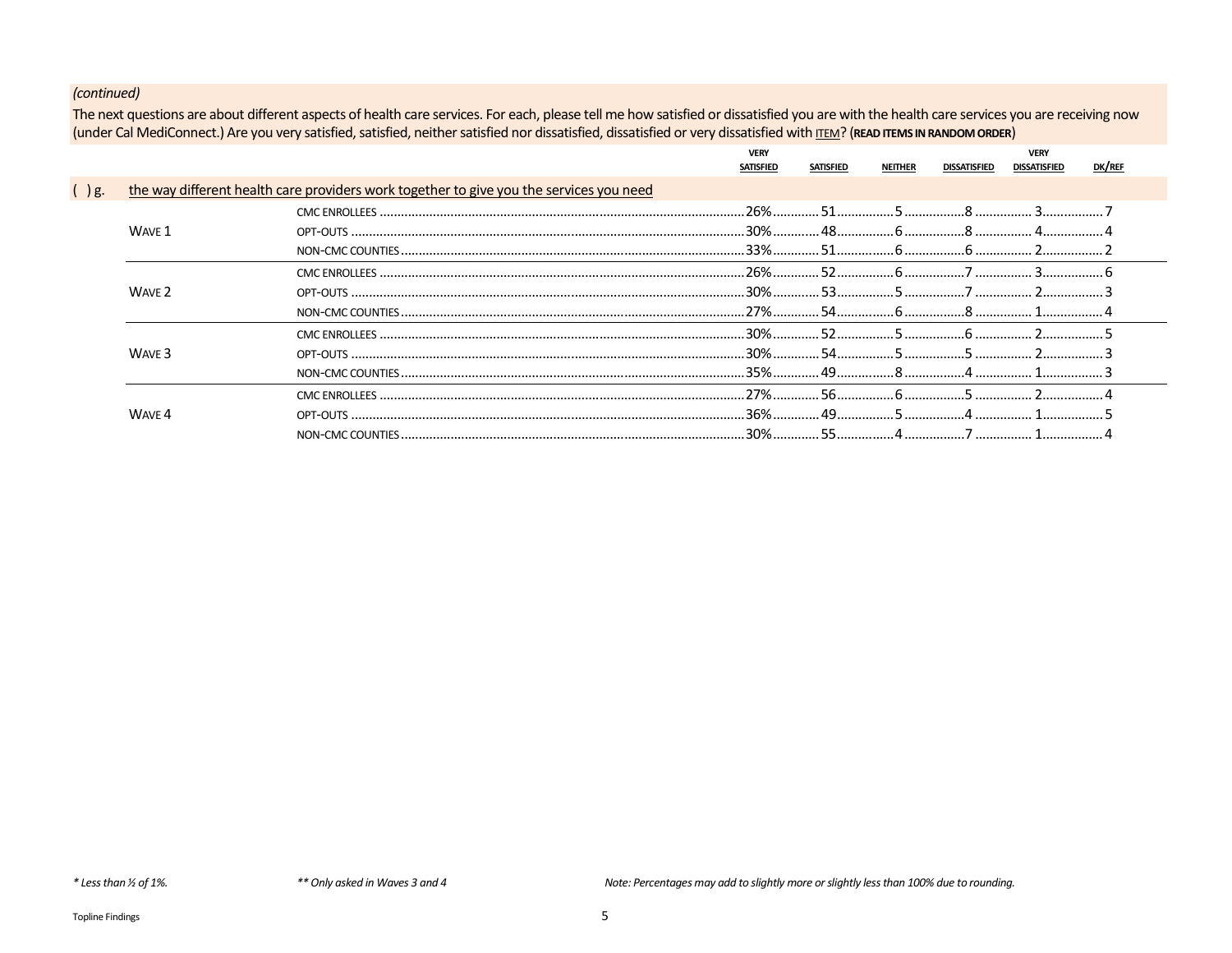|                                                                                                     |                    |                  | WAVE 3              |                 |                  | WAVE 4              |                 |
|-----------------------------------------------------------------------------------------------------|--------------------|------------------|---------------------|-----------------|------------------|---------------------|-----------------|
|                                                                                                     |                    | <b>CMC</b>       |                     | NON-CMC         | <b>CMC</b>       |                     | NON-CMC         |
|                                                                                                     |                    | <b>ENROLLEES</b> | OPT-OUTS            | <b>COUNTIES</b> | <b>ENROLLEES</b> | OPT-OUTS            | <b>COUNTIES</b> |
| Do you have a single care manager, such as a nurse or other helper from your health plan, who       |                    | $36\%$           | $.35\%$             | .38%            | $34\%$           | $34\%$              | 34%             |
| serves as your main point of contact and can arrange all aspects of your care?                      |                    | .54%             | .57                 | .56             | .57              | $\dots$ 60 $\dots$  | 58              |
|                                                                                                     |                    |                  | .8                  | 6               | 9                | 6                   | 8               |
|                                                                                                     |                    |                  |                     |                 |                  |                     |                 |
| IF YES:                                                                                             |                    | 36%              | 35%                 | 38%             | 34%              | 34%                 | 34%             |
| Do you feel that having a single care manager has improved your care a lot, a little or not at all? |                    | 24%l             | $.23\%$             | .26%            | .22              | $\dots$ 23 $\dots$  | 23%             |
|                                                                                                     |                    |                  | . 7                 | 7               | 7                | 6                   | . 7             |
|                                                                                                     |                    |                  | . 2                 | 3               | 2                | $\ldots$ 2 $\ldots$ | 2               |
|                                                                                                     |                    |                  | . 3                 |                 | 3                | 2                   | 2               |
|                                                                                                     |                    |                  |                     |                 |                  |                     |                 |
| IF NO:                                                                                              |                    | 54%              | 57%                 | 56%             | 57%              | 60%                 | 58%             |
| Do you feel that having a single care manager, such as a nurse or other helper from your health     |                    | $.21\%$          | .19%                | .25%            | 19%.             | .19%.               | $\dots$ 24      |
| plan, who can serve as your main point of contact and can arrange all aspects of your care,         |                    | .11              | .12.                | .10             | .11              | 13                  | 13              |
| would improve your care a lot, a little or not at all?                                              | NOT AT ALL         | 12.              | .17                 | .12             | .17              | 17                  | 13              |
|                                                                                                     | DON'T KNOW/REFUSED | 10               | .10                 | . 9             | . 10             | $\dots$ 11.         | 8               |
|                                                                                                     |                    |                  |                     |                 |                  |                     |                 |
| Do you have a personal care plan designed to take into account your health goals, needs and         |                    | 33%              | $.38\%$             | .40%            | . 36%            | $38\%$              | 42%             |
| preferences?                                                                                        |                    |                  | 47                  | 45              | . 51             | 51                  | 44              |
|                                                                                                     |                    |                  |                     | 15              | 13               | 11                  | 14              |
| IF YES:                                                                                             |                    | 33%              | 38%                 | 40%             | 36%              | 38%                 | 42%             |
| Do you feel that having a personal care plan has improved your care a lot, a little or not at all?  |                    | 22%              | .26%.               | .26%            | .23%             | $28\%$              | 27%             |
|                                                                                                     |                    | . 7              | 7                   | . . 8           | 9                | 5                   | . 9             |
|                                                                                                     |                    | . 2              | 3 <sub>1</sub>      |                 | . 2              | $\ldots$ 3          |                 |
|                                                                                                     | DON'T KNOW/REFUSED | 2                | 2                   | . 3             | 2                | 2                   |                 |
| IF NO:                                                                                              |                    | 49%              | 47%                 | 45%             | 51%              | 51%                 | 44%             |
|                                                                                                     |                    |                  |                     |                 |                  |                     |                 |
| Do you feel that having a personal care plan designed to take into account your health goals,       |                    | 22%l             | $.15\%$             | .22%            | 20%              | $18\%$              | 20%             |
| needs and preferences would improve your care a lot, a little or not at all?                        |                    |                  | $\dots$ 12% $\dots$ | $\dots$ 11      | $ 12$            | $\dots$ 12          | $\dots$ 13      |
|                                                                                                     |                    |                  | l13                 | 6               | 11               | 12                  | . 7             |
|                                                                                                     |                    |                  |                     | ……6             | 8                | 9                   | . 4             |
|                                                                                                     |                    |                  |                     |                 |                  |                     |                 |

## And now I am going to be a little more specific about two aspects of your health care services.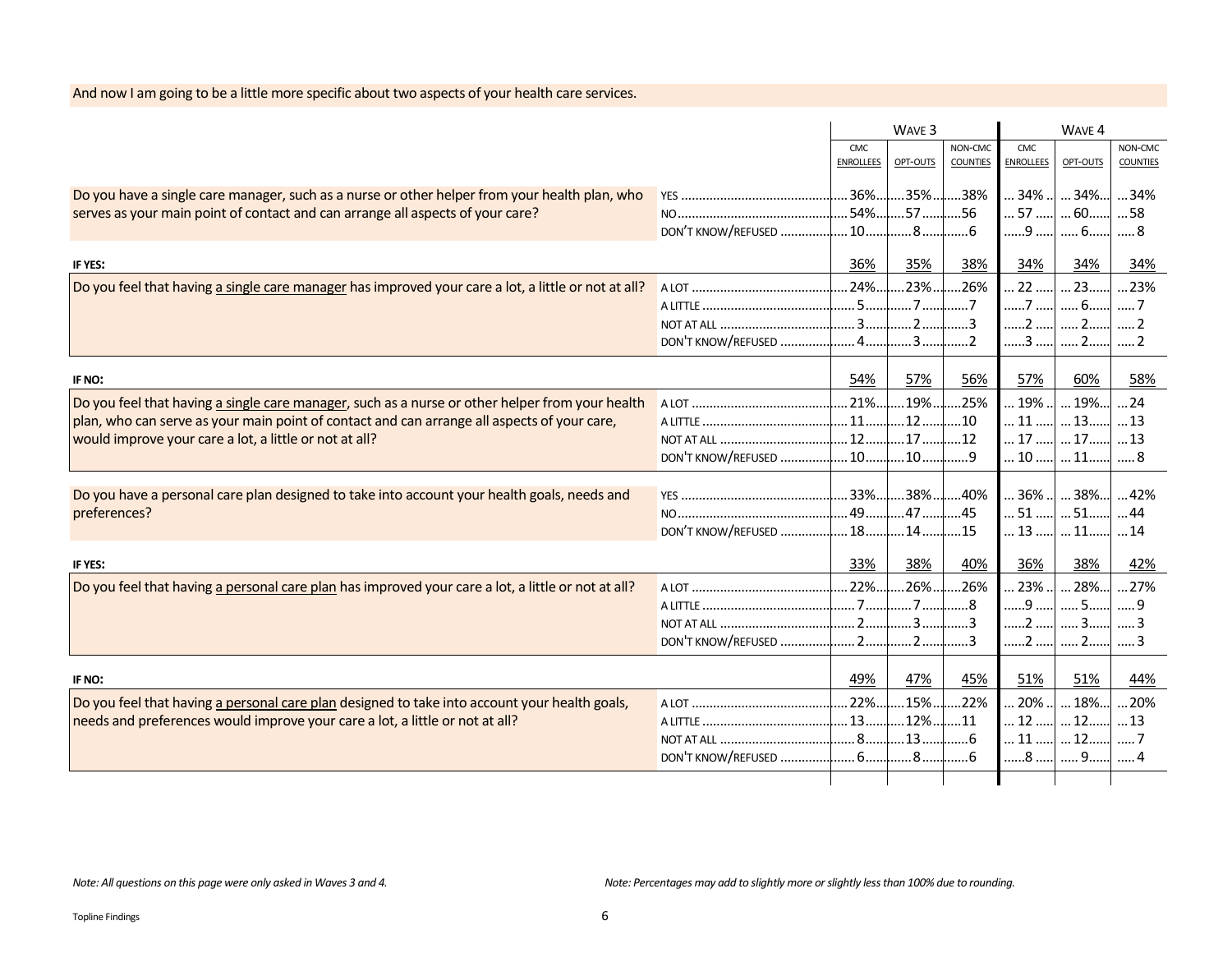Next, I am going to read some problems or difficulties that people sometimes have with their health care services. For each, please tell me if you had a problem like this (with your current health services in the past year or so) (since your health care services changed over to Cal MediConnect).

(READ ITEMS IN RANDOM ORDER, ASKING:) Has this happened to you (in the past year or so) (since changing over to Cal MediConnect)?

|      |                   |                                                                                             |       | NO.     |  |
|------|-------------------|---------------------------------------------------------------------------------------------|-------|---------|--|
| ) a. |                   | You had a misunderstanding about your health care services or coverage                      |       |         |  |
|      |                   |                                                                                             |       |         |  |
|      | WAVE 1            |                                                                                             |       |         |  |
|      |                   |                                                                                             |       |         |  |
|      |                   |                                                                                             |       |         |  |
|      | WAVE <sub>2</sub> |                                                                                             |       |         |  |
|      |                   |                                                                                             |       |         |  |
|      |                   |                                                                                             |       |         |  |
|      | WAVE <sub>3</sub> |                                                                                             |       |         |  |
|      |                   |                                                                                             |       |         |  |
|      |                   |                                                                                             |       |         |  |
|      | WAVE 4            |                                                                                             |       |         |  |
|      |                   |                                                                                             |       |         |  |
|      |                   |                                                                                             |       |         |  |
| ) b. |                   | Your health plan denied a treatment or referral for another service recommended by a doctor |       |         |  |
|      |                   | $C1$ $C2$ $C3$ $C4$ $C5$ $C6$                                                               | 1.50/ | $\circ$ |  |

|                   | CMC ENROLLEES     | . 80 |  |
|-------------------|-------------------|------|--|
| WAVF <sub>1</sub> |                   |      |  |
|                   | NON-CMC COUNTIES. |      |  |
|                   | CMC ENROLLEES     |      |  |
| WAVF <sub>2</sub> |                   |      |  |
|                   |                   |      |  |
|                   |                   |      |  |
|                   | CMC ENROLLEES     |      |  |
| WAVE <sup>3</sup> | <b>OPT-OLITS</b>  |      |  |
|                   | NON-CMC COUNTIES. |      |  |
|                   | CMC ENROLLEES     |      |  |
| WAVF .            | OPT-OUTS          |      |  |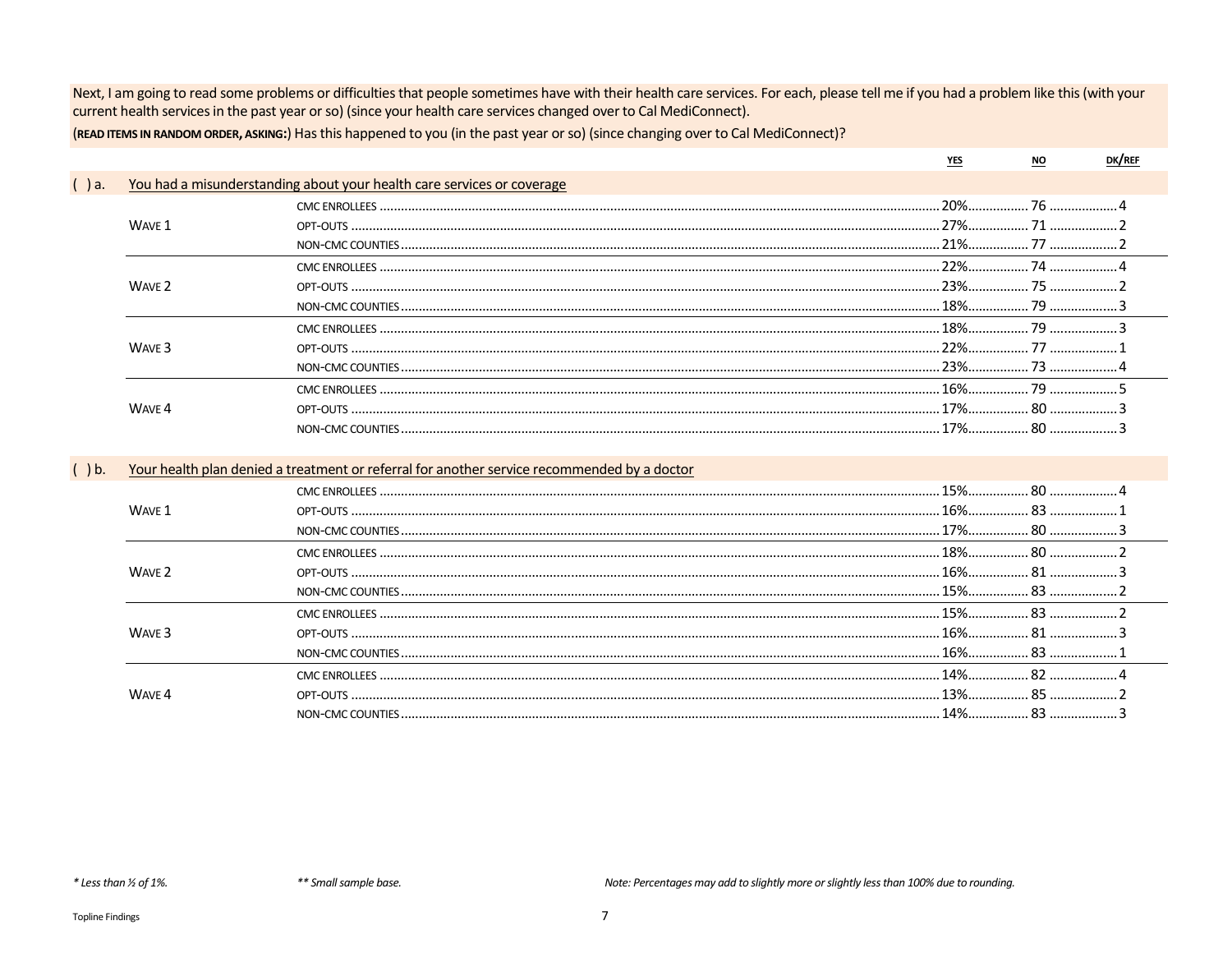Next, I am going to read some problems or difficulties that people sometimes have with their health care services. For each, please tell me if you had a problem like this (with your current health services in the past year or so) (since your health care services changed over to Cal MediConnect).

(READ ITEMS IN RANDOM ORDER, ASKING:) Has this happened to you (in the past year or so) (since changing over to Cal MediConnect)?

| DK/REI |
|--------|
|        |

 $\underline{\text{YES}}$ 

| $()$ c. |                   | Your doctor did not speak your language or there was not an interpreter available for you when you visited your doctor or other health care professional (AMONG NON-ENGLISH |  |  |
|---------|-------------------|-----------------------------------------------------------------------------------------------------------------------------------------------------------------------------|--|--|
|         | SPEAKERS)         |                                                                                                                                                                             |  |  |
|         |                   |                                                                                                                                                                             |  |  |
|         | WAVE 1            |                                                                                                                                                                             |  |  |
|         |                   |                                                                                                                                                                             |  |  |
|         |                   |                                                                                                                                                                             |  |  |
|         | WAVE 2            |                                                                                                                                                                             |  |  |
|         |                   |                                                                                                                                                                             |  |  |
|         |                   |                                                                                                                                                                             |  |  |
|         | WAVE <sub>3</sub> |                                                                                                                                                                             |  |  |
|         |                   |                                                                                                                                                                             |  |  |
|         |                   |                                                                                                                                                                             |  |  |
|         | WAVE 4            |                                                                                                                                                                             |  |  |
|         |                   |                                                                                                                                                                             |  |  |
|         |                   |                                                                                                                                                                             |  |  |
| $()$ d. |                   | Transportation problems kept you from getting needed health care                                                                                                            |  |  |
|         |                   |                                                                                                                                                                             |  |  |
|         | WAVE 1            |                                                                                                                                                                             |  |  |
|         |                   |                                                                                                                                                                             |  |  |
|         |                   |                                                                                                                                                                             |  |  |
|         | WAVE 2            |                                                                                                                                                                             |  |  |
|         |                   |                                                                                                                                                                             |  |  |
|         |                   |                                                                                                                                                                             |  |  |
|         | WAVE <sub>3</sub> |                                                                                                                                                                             |  |  |
|         |                   |                                                                                                                                                                             |  |  |
|         |                   |                                                                                                                                                                             |  |  |
|         | WAVE 4            |                                                                                                                                                                             |  |  |
|         |                   |                                                                                                                                                                             |  |  |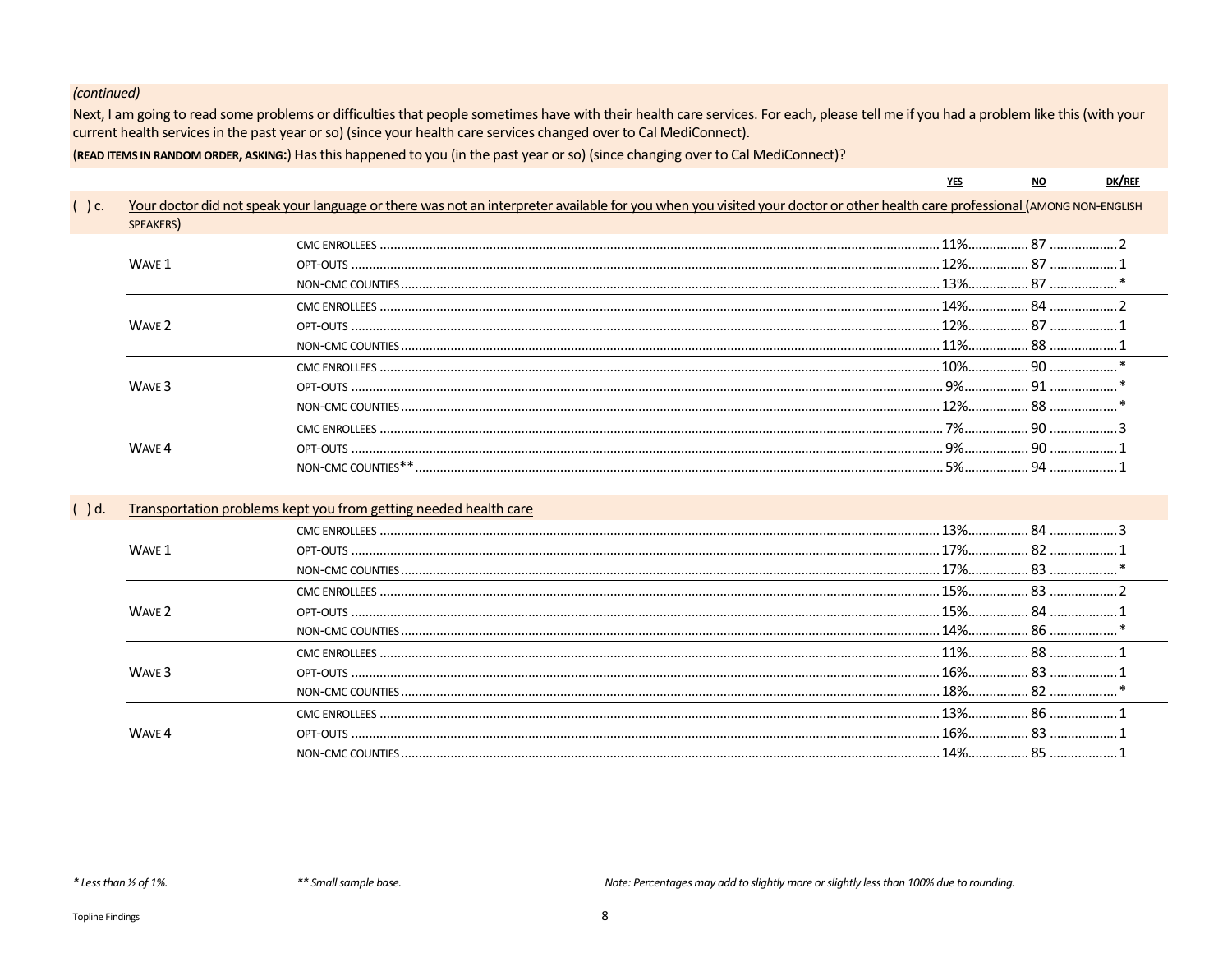$\overline{(}$ 

Next, I am going to read some problems or difficulties that people sometimes have with their health care services. For each, please tell me if you had a problem like this (with your current health services in the past year or so) (since your health care services changed over to Cal MediConnect).

(READ ITEMS IN RANDOM ORDER, ASKING:) Has this happened to you (in the past year or so) (since changing over to Cal MediConnect)?

| ) e. |                   | A doctor you were seeing is not available through your plan |        |  |
|------|-------------------|-------------------------------------------------------------|--------|--|
|      |                   |                                                             |        |  |
|      | WAVE 1            |                                                             |        |  |
|      |                   |                                                             |        |  |
|      |                   |                                                             |        |  |
|      | WAVE <sub>2</sub> |                                                             |        |  |
|      |                   |                                                             | 16% 82 |  |
|      |                   |                                                             |        |  |
|      | WAVE 3            |                                                             |        |  |
|      |                   |                                                             | 17% 81 |  |
|      |                   |                                                             |        |  |
|      | WAVF <sub>4</sub> |                                                             |        |  |
|      |                   |                                                             |        |  |
|      |                   |                                                             |        |  |

| $\mathsf{f}$ . |                   | You had trouble communicating with a doctor or health care provider because of a speech, hearing or other disability |  |  |
|----------------|-------------------|----------------------------------------------------------------------------------------------------------------------|--|--|
|                |                   |                                                                                                                      |  |  |
|                | WAVE 1            |                                                                                                                      |  |  |
|                |                   |                                                                                                                      |  |  |
|                | WAVE 2            | CMC ENROLLEES                                                                                                        |  |  |
|                |                   |                                                                                                                      |  |  |
|                |                   |                                                                                                                      |  |  |
|                | WAVE <sub>3</sub> |                                                                                                                      |  |  |
|                |                   |                                                                                                                      |  |  |
|                |                   | NON-CMC COUNTIES                                                                                                     |  |  |
|                | <b>WAVE 4</b>     | CMC ENROLLEES.                                                                                                       |  |  |
|                |                   |                                                                                                                      |  |  |
|                |                   |                                                                                                                      |  |  |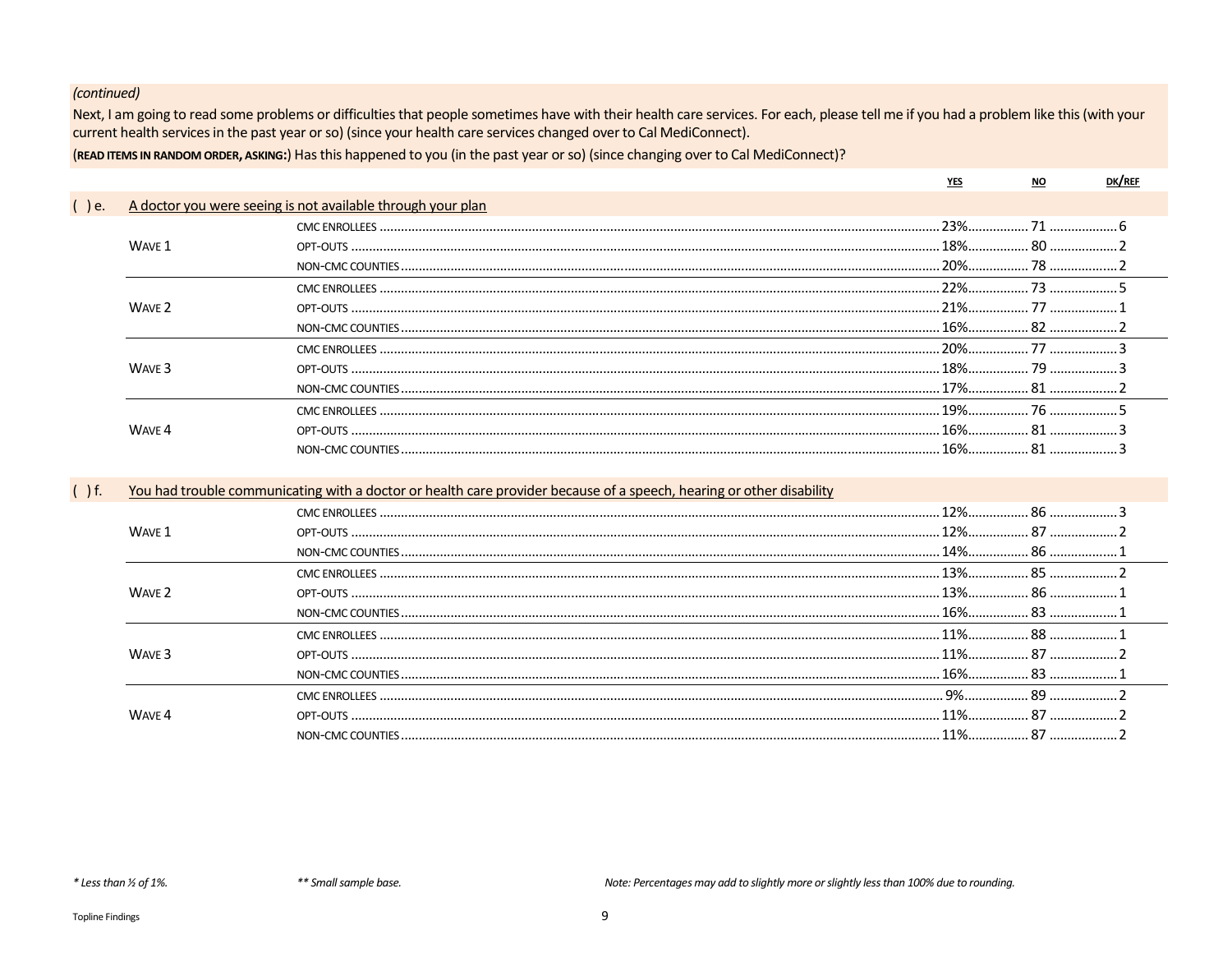|                                          |                    | WAVE 1                        |             | WAVE 2   |                    |          | WAVE <sub>3</sub> |                  |          | WAVE 4          |                    |               |                 |
|------------------------------------------|--------------------|-------------------------------|-------------|----------|--------------------|----------|-------------------|------------------|----------|-----------------|--------------------|---------------|-----------------|
|                                          |                    | <b>CMC</b>                    |             | NON-CMC  | <b>CMC</b>         |          | NON-CMC           | <b>CMC</b>       |          | NON-CMC         | <b>CMC</b>         |               | NON-CMC         |
|                                          |                    | ENROLLEES OPT-OUTS            |             | COUNTIES | <b>ENROLLEES</b>   | OPT-OUTS | <b>COUNTIES</b>   | <b>ENROLLEES</b> | OPT-OUTS | <b>COUNTIES</b> | ENROLLEES OPT-OUTS |               | <b>COUNTIES</b> |
| In general, would you say your health is | EXCELLENT          |                               |             |          | 7% ! 7%! 7%  7% !. | 5%       | 6% I              | $.6\%$           | 8%       | ……5%            | ■ ……7% …           | 8%l           | 6%              |
| excellent, very good, good, fair, or     |                    | 13 l                          | $\sim$ 11   | 16       | 14                 | 12       | 13                | 14               |          |                 | 13                 |               |                 |
| poor?                                    | $GOOD$             | 28 l 24                       |             | 31       | 26                 | 27       | 31                |                  | 29       |                 |                    |               |                 |
|                                          | FAIR               | $\dots$ 37 $\dots$ 40 $\dots$ |             | 27       | <b>135 </b>        | 37       | 36                | .35              |          | -30             | 33                 |               |                 |
|                                          | POOR.              | $\ldots$ . 14 $\ldots$        | $\ldots$ 16 | 17       | 16                 | 16       | 12                | ่ 1 วิ           |          |                 | $14$               | $\ldots$ . 16 |                 |
|                                          | DON'T KNOW/REFUSED |                               | 1 I 2I      |          |                    |          |                   |                  |          |                 |                    |               |                 |
|                                          |                    |                               |             |          |                    |          |                   |                  |          |                 |                    |               |                 |

#### The next questions ask about any long-term impairments or disabilities you may have that have lasted or can be expected to last for at least 3 months.

|                                                                                                                                                                                                                                                       |                                         | <b>CMC</b><br><b>ENROLLEES</b> | OPT-OUTS                    | NON-CMC<br><b>COUNTIES</b> | <b>CMC</b><br><b>ENROLLEES</b> | OPT-OUTS                                                                                      | NON-CMC<br><b>COUNTIES</b> | <b>CMC</b><br><b>ENROLLEES</b> | OPT-OUTS                                                | NON-CMC<br><b>COUNTIES</b> | <b>CMC</b><br><b>ENROLLEES</b> | OPT-OUTS                                                                                | NON-CMC<br>COUNTIES |
|-------------------------------------------------------------------------------------------------------------------------------------------------------------------------------------------------------------------------------------------------------|-----------------------------------------|--------------------------------|-----------------------------|----------------------------|--------------------------------|-----------------------------------------------------------------------------------------------|----------------------------|--------------------------------|---------------------------------------------------------|----------------------------|--------------------------------|-----------------------------------------------------------------------------------------|---------------------|
| Do you require assistance for any<br>common daily activities?                                                                                                                                                                                         | DON'T KNOW/REFUSED  1                   |                                | 23                          |                            |                                | 43%  46%  44%<br>56  53  55                                                                   |                            | 2                              | 37% 45%47%<br>$\dots 61$ $\dots$ 53 $\dots$ 51<br>2     | 2                          |                                | $\ldots$ 39% $\ldots$ 43% $\ldots$ 41%<br>59   54  59                                   |                     |
| Do you use any specialized equipment,<br>such as a cane, wheelchair, scooter, a<br>special bed or other assistive devices?                                                                                                                            |                                         |                                | *                           |                            |                                | 51%  55%  49%<br>49 $\left[ \ldots 45 \ldots \right]$ 51                                      |                            |                                | 45%52%55%<br>55 $\dots$ 48 $\dots$ 45                   |                            |                                | 49%  49% 50%<br>50   49                                                                 |                     |
| In the past 12 months, have you been<br>an overnight patient in a hospital for<br>one day or longer?                                                                                                                                                  |                                         | 75 l                           | 33% 26%<br>6674<br>2*       |                            |                                | 25%   32%   27%<br>74  67  71<br>1  1   2                                                     |                            | 1                              | $\dots$ 25% $\dots$ 28% $\dots$ 30%<br>7471<br>. 1      | 69<br>1                    |                                | 24%  28% 24%<br>75 ! 69! 75<br>1 I 3                                                    |                     |
| What is the highest grade or year of<br>school you completed $-8^{\text{th}}$ grade or<br>less, some high school, high school<br>graduate or equivalent, trade or<br>vocational school, some college, college<br>graduate or post graduate education? | SOME COLLEGE/TECH. SCHOOL   21   20  22 |                                |                             |                            |                                | 12   14   6<br>21  20  20<br>21  20  22<br>11 <mark>.</mark> 15 <mark>.</mark> 20<br>4  3   3 |                            |                                | 13  12   16<br>3 5                                      | 3                          |                                | 29% 33%34%  29%  33% 32%<br>12 ! 10! 8<br>23   18  18<br>20 ! 18!<br>13   14 <br>3 I 7I | . 17                |
| Are you currently receiving<br><b>Supplemental Security Assistance</b><br>benefits from the federal government?                                                                                                                                       |                                         | $\dots$ 31 $\dots$             | $\dots$ 29 $\dots$ 30<br>89 |                            |                                | 59%  59%  60%<br>32   32   30                                                                 | 9                          | 9                              | $\dots$ 61% $\dots$ 64% $\dots$ 62%<br>30  25  28<br>11 | $\dots$ 10                 |                                | 68%  65% 67%<br>23   23 <br>9 ! 12                                                      | $\dots$ 10          |